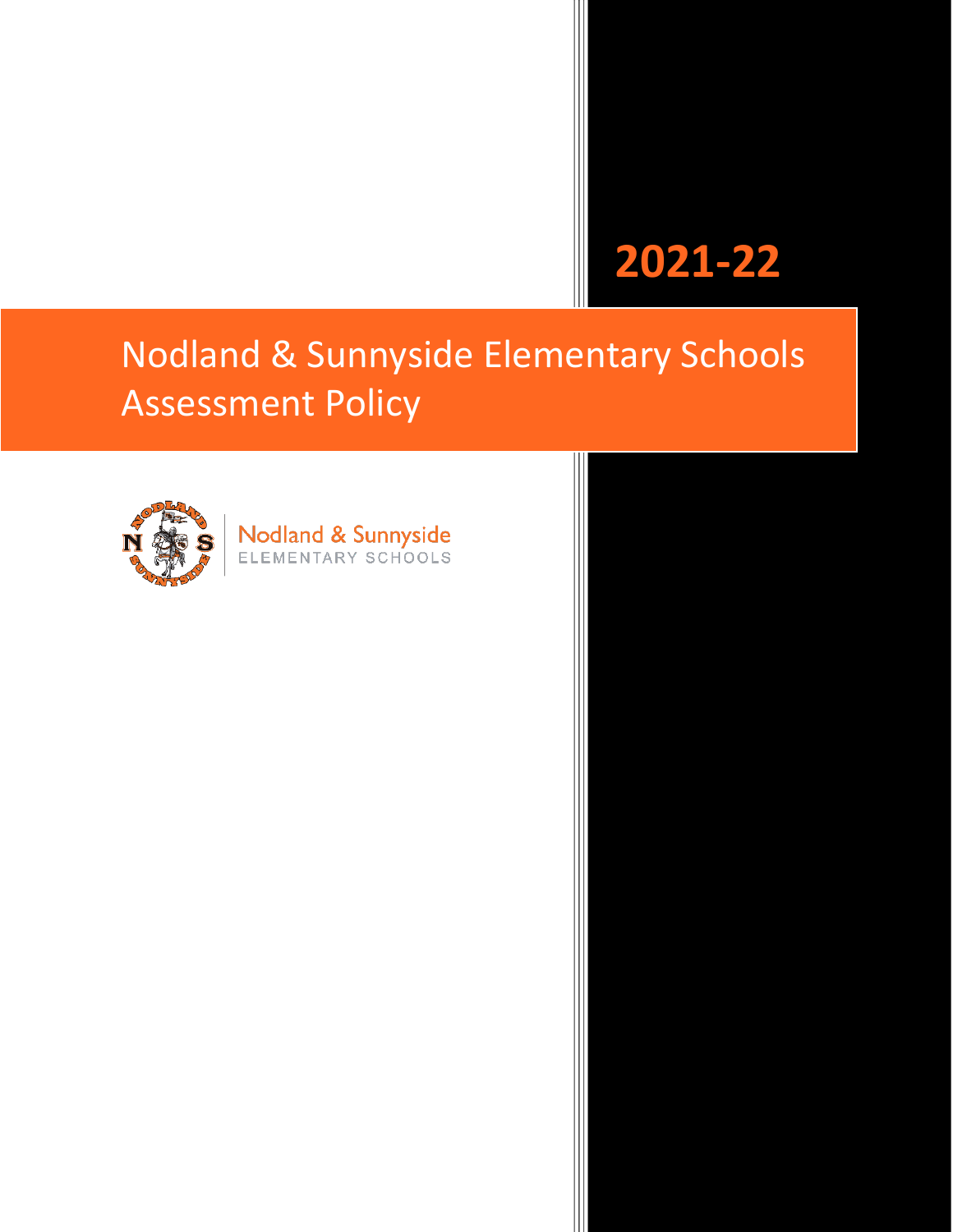# **Assessment Agreements**  Nodland & Sunnyside Elementary

### **Purpose of Assessment:**

 At Nodland & Sunnyside Elementary Schools, the primary purpose of assessment is to inform. Assessment informs teachers of what their students know, if the students understand what has been taught, and what topics need to be retaught to students. Teachers also use assessment data to determine how to best meet students' needs. Assessment also informs students. Students can use their assessment data to discover their strengths and weaknesses and to set goals for future learning. Finally, assessment provides parents with an understanding of their child's progress to better support and celebrate their child's learning.

#### **High Quality Assessment:**

 Assessments are varied in type, and there are different purposes for assessments. At Nodland & Sunnyside Elementary Schools, we believe that regardless of the purpose of an assessment, there are shared characteristics which have to be considered *high quality.*<br>These characteristics include:

- Assessment is ongoing; it does not happen just at the end of learning. (formative and summative)
- Teachers give students many opportunities to show their understanding and reassess as needed.
- Assessment results inform teachers, students, and curriculum decisions.
- Assessments are based on a clear set of criteria to determine level of proficiency.
- Assessment criteria are shared with students prior to assessment.
- Assessments are relevant and appropriate; they assess knowledge, concepts, and/or skills.
- Assessment promotes development of critical and/or creative thinking skills.
- Teachers give students timely feedback.
- Assessment results are easily understood by others.
- Modifications are made when necessary.

# **Assessment Strategies and Tools:**

 We believe in using varied and valid assessment strategies and tools. Teams of teachers determine the appropriate assessment task based on the knowledge, concepts, and/or skills being assessed. These include, but are not limited to, the following:

| <b>Varied Assessments:</b>                                                                                                                                                                                                                                                                                               | <b>Varied Tools:</b>                                                                                                                                                                                                       |
|--------------------------------------------------------------------------------------------------------------------------------------------------------------------------------------------------------------------------------------------------------------------------------------------------------------------------|----------------------------------------------------------------------------------------------------------------------------------------------------------------------------------------------------------------------------|
| District Common Assessments<br>Self-assessments<br>Response Journals<br>Tests and Quizzes<br>٠<br>Oral Reports / Presentations<br>Performance Assessments<br>Pre-Assessments<br>Observations<br>Open-Ended Tasks<br>Evaluating Independent Work<br><b>Writing Samples</b><br>٠<br>Projects<br><b>Progress Monitoring</b> | <b>Rubrics</b><br>$\bullet$<br>Checklists<br>$\bullet$<br>Anecdotal Records<br>Comments (oral or written feedback)<br>Exemplars<br>Conferences<br>$\bullet$<br>Graphic Organizers<br>$\bullet$<br>Multi-Media<br>$\bullet$ |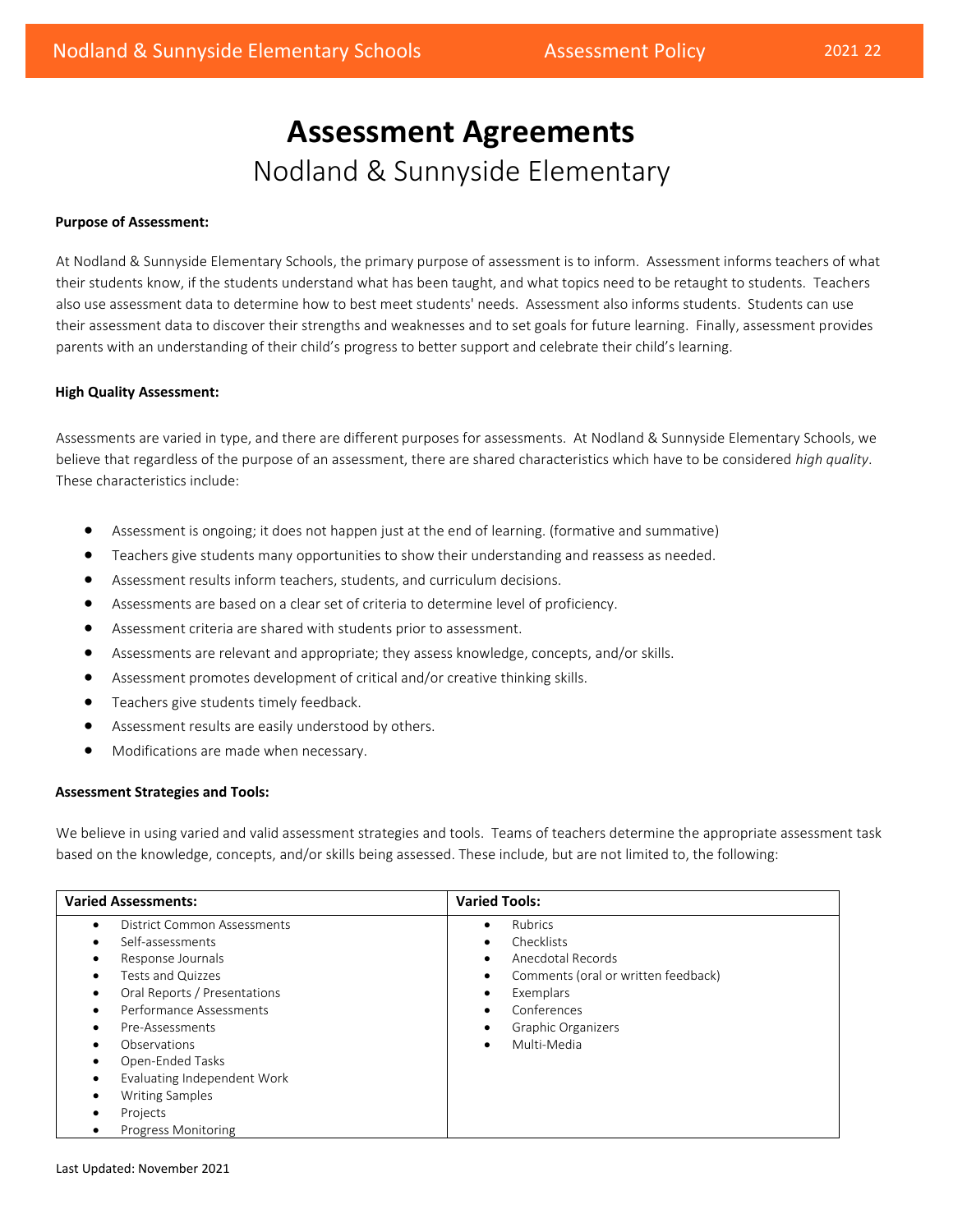#### **Report Cards**

 mastery of grade level expectations, based on the Iowa Core Standards. Progress is reported in the areas of reading, The purpose of our report cards is to give students, parents, and families a clear description of the child's progress towards writing, speaking and listening, mathematics, art, music, physical education, science, social studies, work habits, social interaction. In addition, we report overall understanding in our transdisciplinary units of inquiry. There is also a student

self-reflection on the IB Learner Profile that goes home with each report card.<br>These are the proficiency levels for assessing and reporting:

| <b>Scale</b> | <b>Descriptor</b>                   |
|--------------|-------------------------------------|
| 6            | Student is advanced.                |
| 5            | Student is highly proficient.       |
|              | Student is proficient.              |
| 3            | Student is near proficient.         |
|              | Student is progressing.             |
|              | Student is in need of intervention. |

#### **Assessing the Learner Profile:**

Transitional kindergarten through fifth grade students completes a self-reflection for the learner profile, which includes the following components:

- A cover sheet explaining the student assessment to parents and defining the characteristics of the learner profile
- For each attribute of the learner profile, students self-assess and celebrate their growth in applying the attributes

Students will complete a formal learner profile reflection each quarter. This will be shared with parents at conferences in the fall and spring.

#### **Assessing Other Essential Elements:**

 or informally. We recognize that some elements are observed through student interactions, contributions, and self- reflections. We assess the other four PYP essential elements (knowledge, concepts, approaches to learning, and action), either formally

# **Online Portfolio:**

 During candidacy, Nodland & Sunnyside Elementary Schools will pilot different online platforms to use for student portfolios. Upon authorization, we will be adding an online portfolio to the PYP.

*Purpose:* The portfolio will be a collection of student work, which shows evidence of the process of learning and progress over time. It is a tool that can be used for student reflection as well.

*Organization:* Students, with the help of their teachers, will each build their own online portfolio.

#### *Contributions:*

- Teachers and students may choose artifacts.
- Each year, include at least two artifacts from each unit of inquiry and one artifact from each specialist area.
- Examples of artifacts which may be posted include but are not limited to photos, videos, writing samples, work samples, reflections, I wonder questions, and formative or summative assessments.
- • Each contribution should include a reflection. Reflections can be handwritten by the student and uploaded as an image, typed in as a caption, or as verbal component of a video.
- Modifications will be made for students when necessary.

#### Last Updated: November 2021